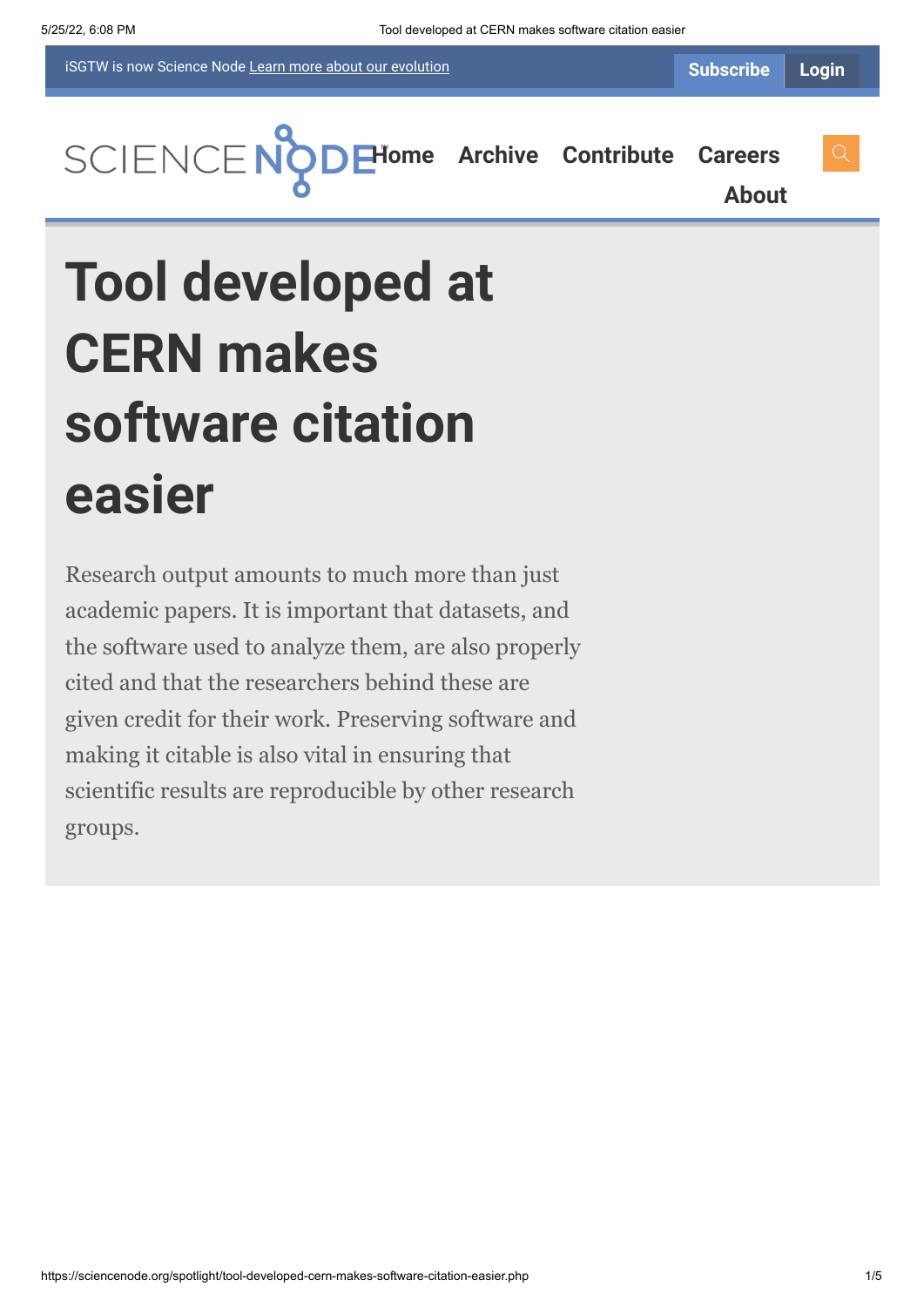

*During his time at CERN, Kapadia gave a talk on citizen science and the modern web, which can be viewed in full [here.](http://cds.cern.ch/record/1648893)*

[Research output amounts to much more than just](http://www.isgtw.org/feature/tracking-scientific-output-across-web) academic papers. It is important that underlying datasets, and the software used to analyze them, [are also properly cited and that the researchers](https://www.google.ch/url?sa=t&rct=j&q=&esrc=s&source=web&cd=1&cad=rja&ved=0CCoQFjAA&url=http%3A%2F%2Fwww.isgtw.org%2Ffeature%2Fstanding-shoulders-software-developers&ei=6N4QU-b0Nur_ygOgnIHwDw&usg=AFQjCNGFnlB7Rq_0e2EkfMMsFn5B8EqYzQ&bvm=bv.62286460,d.bGQ) behind these are given credit for their work. Fortunately, as of today, software citation has become significantly easier. Researchers working at [CERN](http://cern.ch/), near Geneva, Switzerland, have developed a tool that allows source code from the popular software development site [GitHub](https://github.com/) to be preserved and cited through the CERN-hosted online repository [Zenodo.](https://zenodo.org/)

Launched almost one year ago, Zenodo is powered [by I](http://ec.europa.eu/index_en.htm)[nveni](https://invenio-software.org/)[o and was created through the European](http://ec.europa.eu/index_en.htm) Commission's [OpenAIREplus project.](http://www.openaire.eu/en/component/content/article/76-highlights/326-openaireplus-press-release) It facilitates sharing of research outputs from a wide variety of formats across all fields of science. Now, people working on software in GitHub will be able to ensure that their code is not only preserved through **Posted on MAR 5 2014 11:00AM**

**Share this story**



 **Republish**

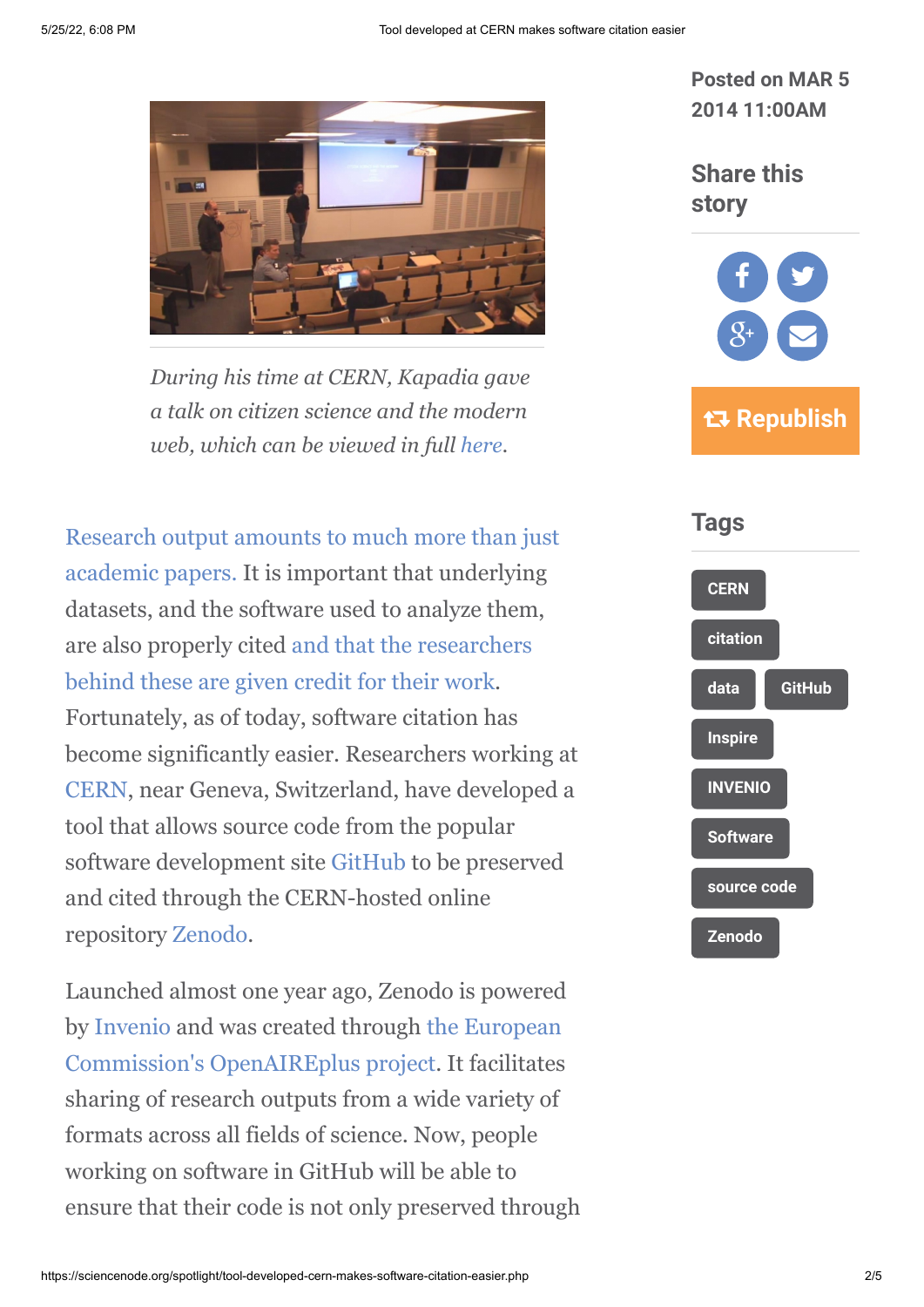Zenodo, but is also provided with a unique digital [object identifier \(DOI\), just like an academic pape](http://www.doi.org/)r.

"Open science is not only about open-access publications; it also means the publication of your data," says Tim Smith, group leader for [collaboration and information services within the](http://information-technology.web.cern.ch/) CERN IT department. "For data to be reusable, you need to have the software alongside it that was used to read and interpret it."

The citation tool was developed by Lars Holm Nielsen, a software engineer based at CERN, and Amit Kapadia, who now works at US-based company [Mapbox.](https://www.mapbox.com/) Kapadia previously worked at [Zooniverse](https://www.zooniverse.org/) as part of the team behind [Galaxy Zoo](http://www.galaxyzoo.org/?utm_source=Zooniverse%20Home&utm_medium=Web&utm_campaign=Homepage%20Catalogue) and other popular citizen science projects. He spent two weeks at CERN working with Nielsen to create the tool for Zenodo. "This is an exciting project," says Kapadia. "As a software developer, I'm looking forward to using these features myself."

"We want to give researchers the credit they deserve for creating great software, by making it citable and helping to preserve it," explains Nielsen. "However, it's not only about preservation and citability, but reproducibility as well. It's important that you can find the software that was used behind the results reported in a paper, so that you can reproduce them if you wish."

Nielsen and Kapadia also spent time working with the [INSPIRE](http://inspirehep.net/) team, to prototype dedicated services for the high-energy physics community. "We want scientists in our community to be able to publish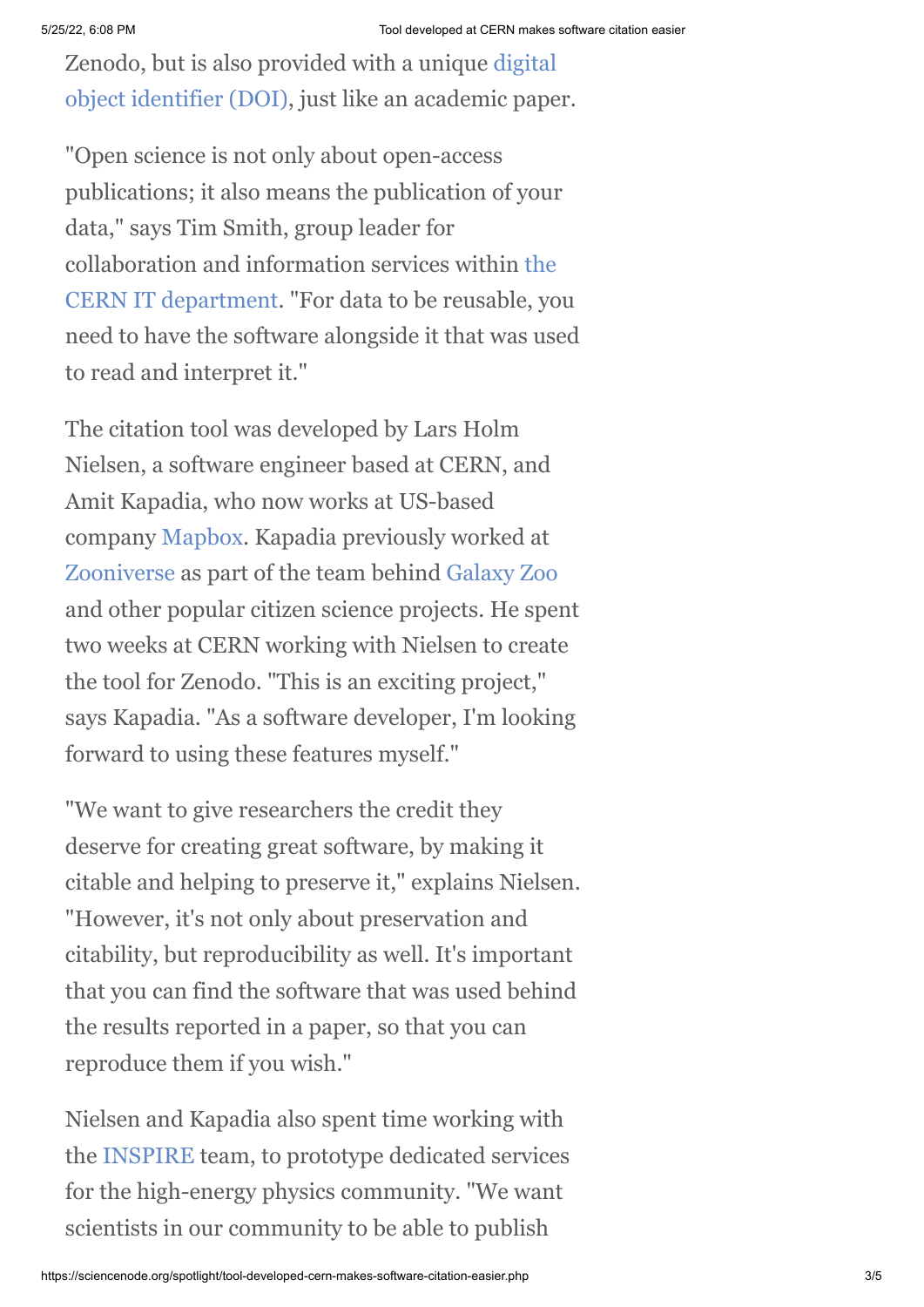their data and software, and link this tightly back to the INSPIRE records that describe the analysis," says Smith.

*- Andrew Purcell*

## **Join the conversation**

**Contribute**

Do you have story ideas or something to contribute? Let us know!

#### **FUNDING PARTNERS CATEGORIES**



The National Science Foundation supports the US desk under award 1242759, for sustaining and strengthening International Science Grid This Week (which recently became the Science Node).



CERN, the European Organization for Nuclear Research, supports the Science Node. The organization has played a key role in the publication since 2006, and currently hosts the European editor.

**Advanced [computing](https://sciencenode.org/archive/?year=2015&category=Advanced%20computing) [Research networks](https://sciencenode.org/archive/?year=2015&category=Advanced%20computing&category=Research%20networks) [Big data](https://sciencenode.org/archive/?year=2015&category=Advanced%20computing&category=Research%20networks&category=Big%20data) [Tech trends](https://sciencenode.org/archive/?year=2015&category=Advanced%20computing&category=Research%20networks&category=Big%20data&category=Tech%20trends) [Community building](https://sciencenode.org/archive/?year=2015&category=Advanced%20computing&category=Research%20networks&category=Big%20data&category=Tech%20trends&category=Community%20building)**

### **CONNECT WITH US**



**CONTACT**

**Science Node** Email: **[editors@sciencenode.o](mailto:edit%6F%72s@s%63%69encenode.%6F%72%67)**